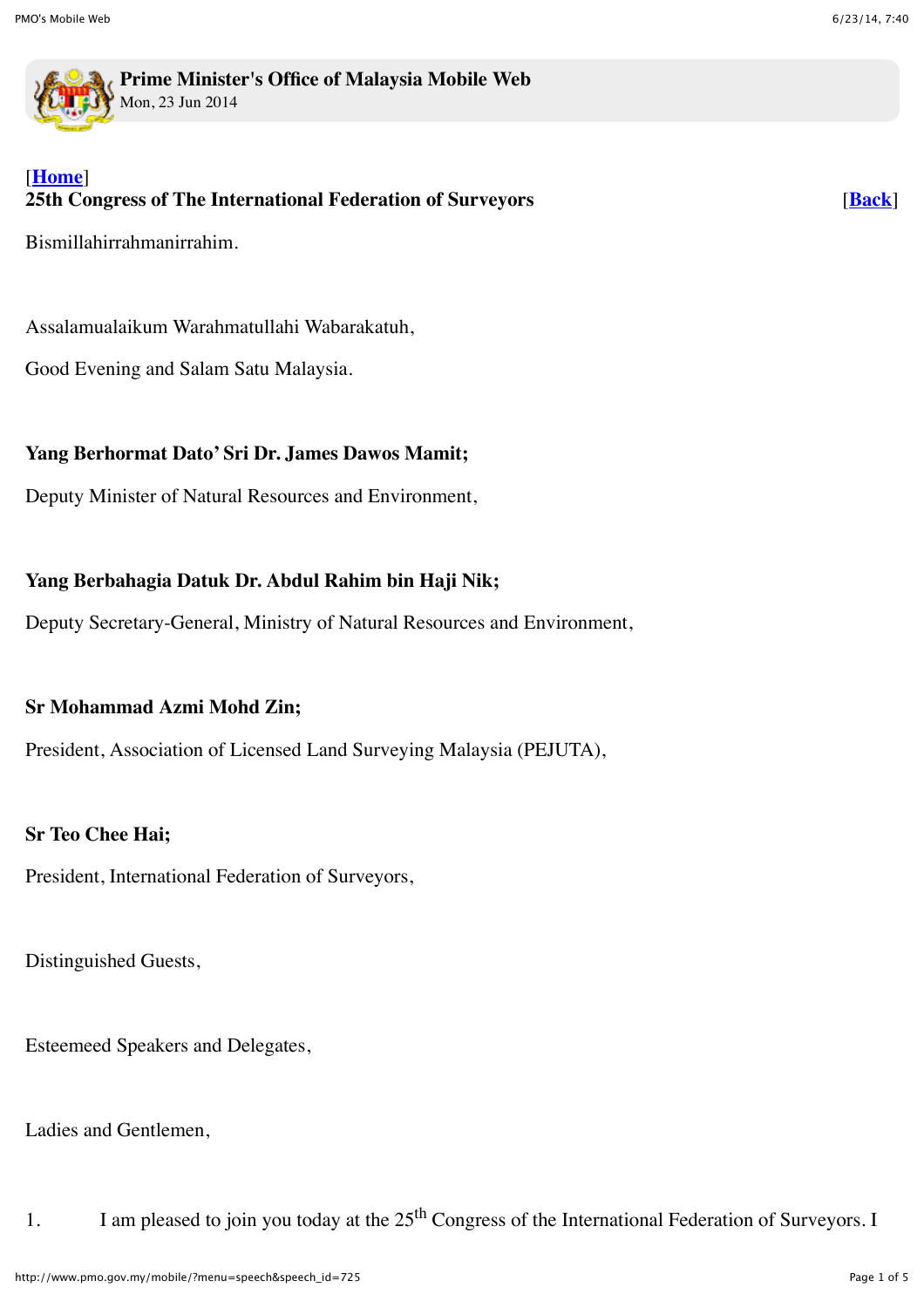know many of you have travelled thousands of miles to be here; I want to thank you for your commitment.

2. I also want to thank the global membership for giving us the opportunity to host the  $37<sup>th</sup>$  General Assembly and silver jubilee Congress – the first to be held here in Asia.

Ladies and Gentlemen,

3. The decision to come here is a timely one. Asia is in the middle of a period of sustained economic development; a dazzling blaze of growth that is lifting millions out of poverty. Our landscapes – once shaped by agriculture – are now home to the world's most vibrant cities. Asia is growing fast, and changing fast.

4. This energy is seductive. It is the reason so many businesses are investing in Asia; the reason that our geopolitical issues assume a global relevance. But as Asia grows, it must also anticipate the wider impacts of such explosive development.

5. Within the next twenty years, Asia is set to account for more than 40 percent of global GDP, and 60 percent of the world's middle class. As our economies grow, so too will the pressure on our land, our resources and our infrastructure. Asia, like other fast-developing regions, faces a challenge: we must deliver the advances our people need, without sacrificing the resources they depend on.

6. For us, there can be no repeat of the extractive development models of the 19<sup>th</sup> century, the destabilizing conflicts of the  $20<sup>th</sup>$  century, or the unsustainable financial practices of the early  $21<sup>st</sup>$ . Instead, we must chart a new course: towards secure, sustainable and equitable growth.

7. And with a growing role in an increasingly integrated global economy, Asia's development matters for all. The template established here will drive development in other parts of the world; Malaysia's economic transformation programme, for example, has been studied by a number of African nations. We have a chance to show Asia's development can be affirmative, inclusive and lasting.

8. For many Asian nations, that development is driven by centralised economic planning. Here in Malaysia, for example, our Economic Transformation Programme is a comprehensive plan to achieve developed nation status by 2020. And central to the success of such policies are information and measurement.

9. This should come as no surprise. After all, we live in an age of information. With a few taps on a smartphone's screen, we have access to huge swathes of human knowledge. Sensors embedded in bridges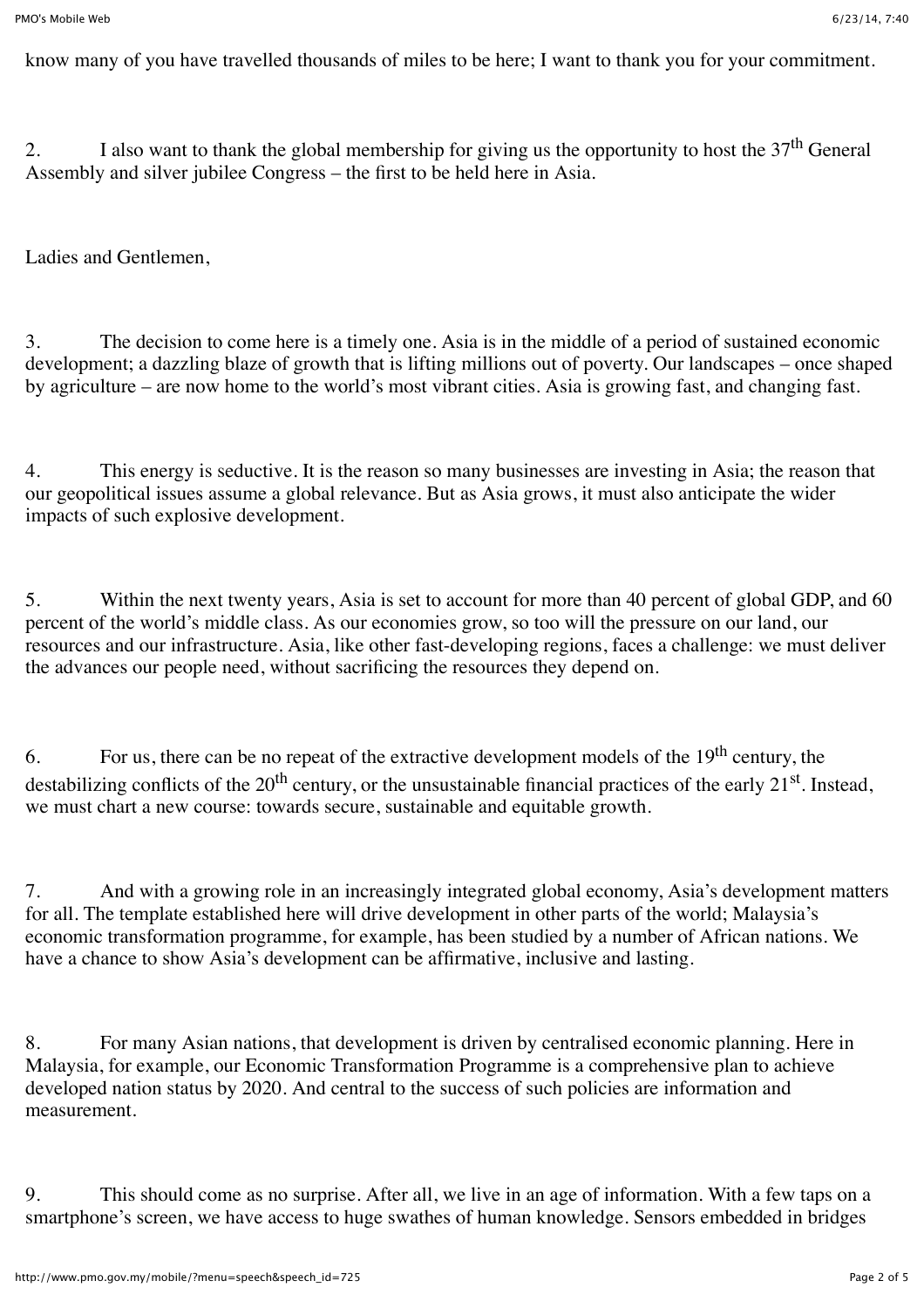send structural information wirelessly. In a world of mobile internet access, everything is measured, recorded, transmitted – and much of uploaded to YouTube for good measure.

10. New industries are inverting old assumptions, as data analysis changes everything from elections to environmental programmes. In this new age, information is currency, and comprehension – the ability to understand and interpret data – is power. Few industries escape untouched.

Ladies and Gentlemen,

11. The implications for my profession are clear. Politicians and governments can do more to embrace the revolution in data gathering and analysis; to use evidence-based policymaking to design programmes that work.

12. So too are the implications for you, the surveyors who produce some of the most important data of all. Spatial information is vital for policy development; it informs our approach to everything from urban planning to emergency service response. And it plays a key part in the fight against environmental degradation and runaway climate change.

13. Like other raw data, spatial information – whether from land, sea or air –must be translated into a format that policymakers can understand and use. And the technologies, the models and practices you produce provide governments with the tools to address the challenges we face – from tackling local crime hotspots to designing global public health campaigns.

14. Here in Malaysia, for example, development depends on good spatial information. Infrastructure plays a vital part in our national development plan – from the Mass Rapid Transit system that is changing the face of Kuala Lumpur to the pan-Borneo highway in East Malaysia – and is dependent upon an understanding of how space can be efficiently used to deliver economic benefit.

15. Although we have taken huge strides in poverty reduction, bringing the overall poverty rate down to 1.7 percent, we still need closer co-operation on housing and other social infrastructure, to ensure that all Malaysians have livable homes.

16. And our geography and location mean we are exposed to the impacts of tropical weather systems and a changing climate, with particular risks around flooding, landslides and storms.

Ladies and Gentlemen,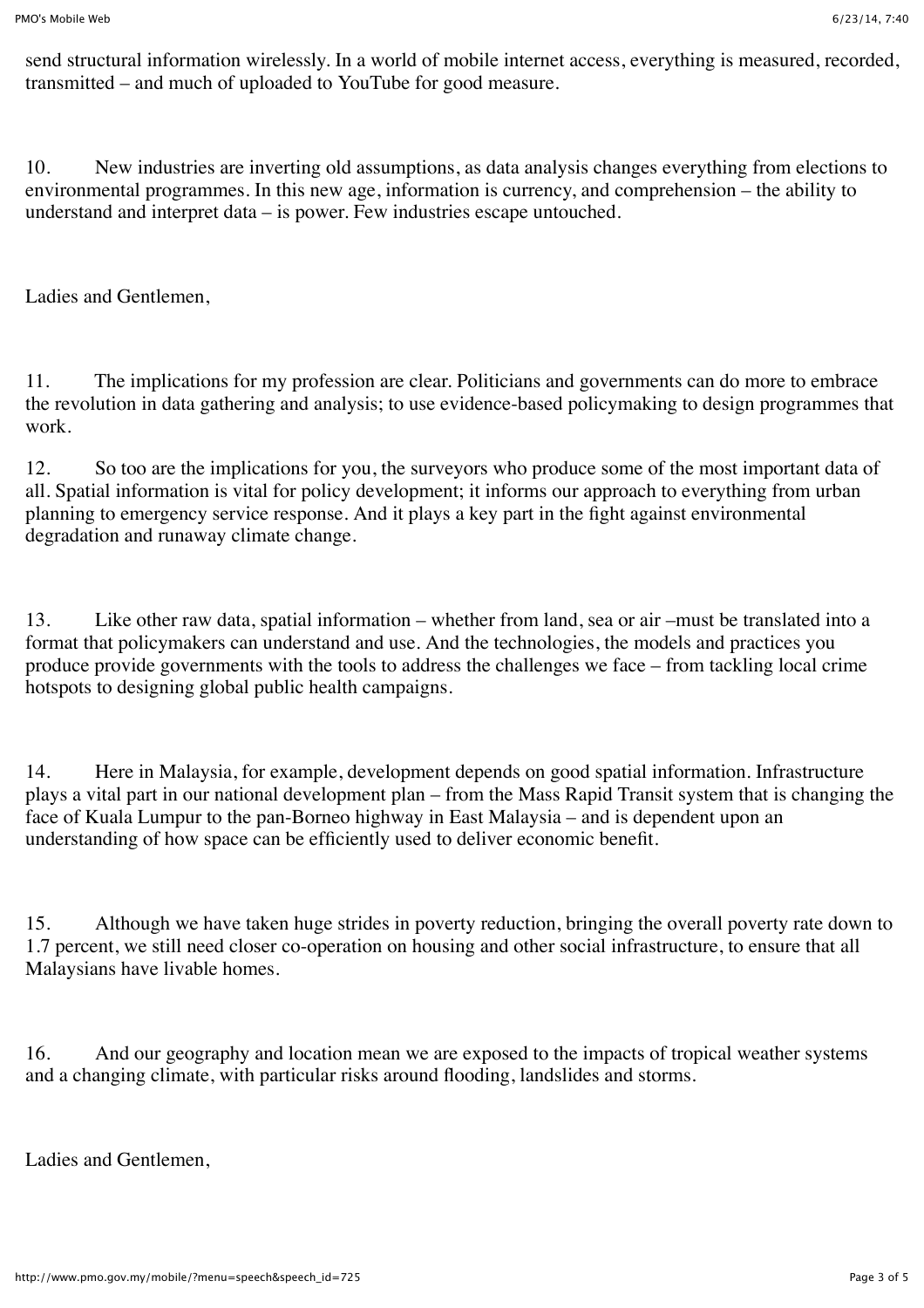17. In these areas and more, better spatial information can lead to more effective policies, more efficient programs – and better outcomes. In an era of big data and open-source policymaking, the challenge for surveyors is to ensure that information sharing practices evolve at the right pace; that knowledge gathered is put to productive use.

18. With this in mind, we should work to improve existing information infrastructure, including spatial data infrastructure; and to implement policies to ensure that spatial data is reliable, accessible for re-use, and can be easily integrated into collaborative environments. This will ensure that it makes the fullest possible contribution to the social and economic aims to which your organisation aspires.

19. I am therefore pleased to note that the International Federation of Surveyors have responded to the need for access and secure land and property rights for all by embracing the *"Continuum of Land Rights"*, a series of innovative approaches such as the *"Social Tenure Domain Model"* developed with UN-Habitat and the Global Land Tool Network, and the recent joint declaration with the World Bank on *"Fit-for-Purpose Land Administration".*

20. I also understand there will be a United Nations Resolution later this year to ensure the sustainability of the Global Geodetic Reference Frame. This resolution seeks to encourage enhanced global cooperation and free and open data access policies. Malaysia welcomes and supports this development.

21. As the guardians of the spatial information which is so critical to global development, I urge you to continue working to strengthen existing approaches and develop new applications as you bring new techniques to bear on old problems.

Ladies and Gentlemen

22. By way of conclusion, I would like to commend the Organising Committee, especially the Association of Authorised Land Surveyors Malaysia, for bringing the worldwide membership of the Federation together.

23. I would also like to thank the Malaysia Convention and Exhibition Bureau, the Ministry of Tourism and Culture Malaysia, the Department of Survey and Mapping Malaysia, the Ministry of Natural Resources and Environment, and the Land Surveyors Board Malaysia, all of whom supported the Congress.

24. And once again, I would welcome all of you, especially those who have endured long travel times to be here. 2014 is Visit Malaysia Year, so I hope you find time to experience the fascinating sights and sounds of this beautiful city, and of the country that surrounds it.